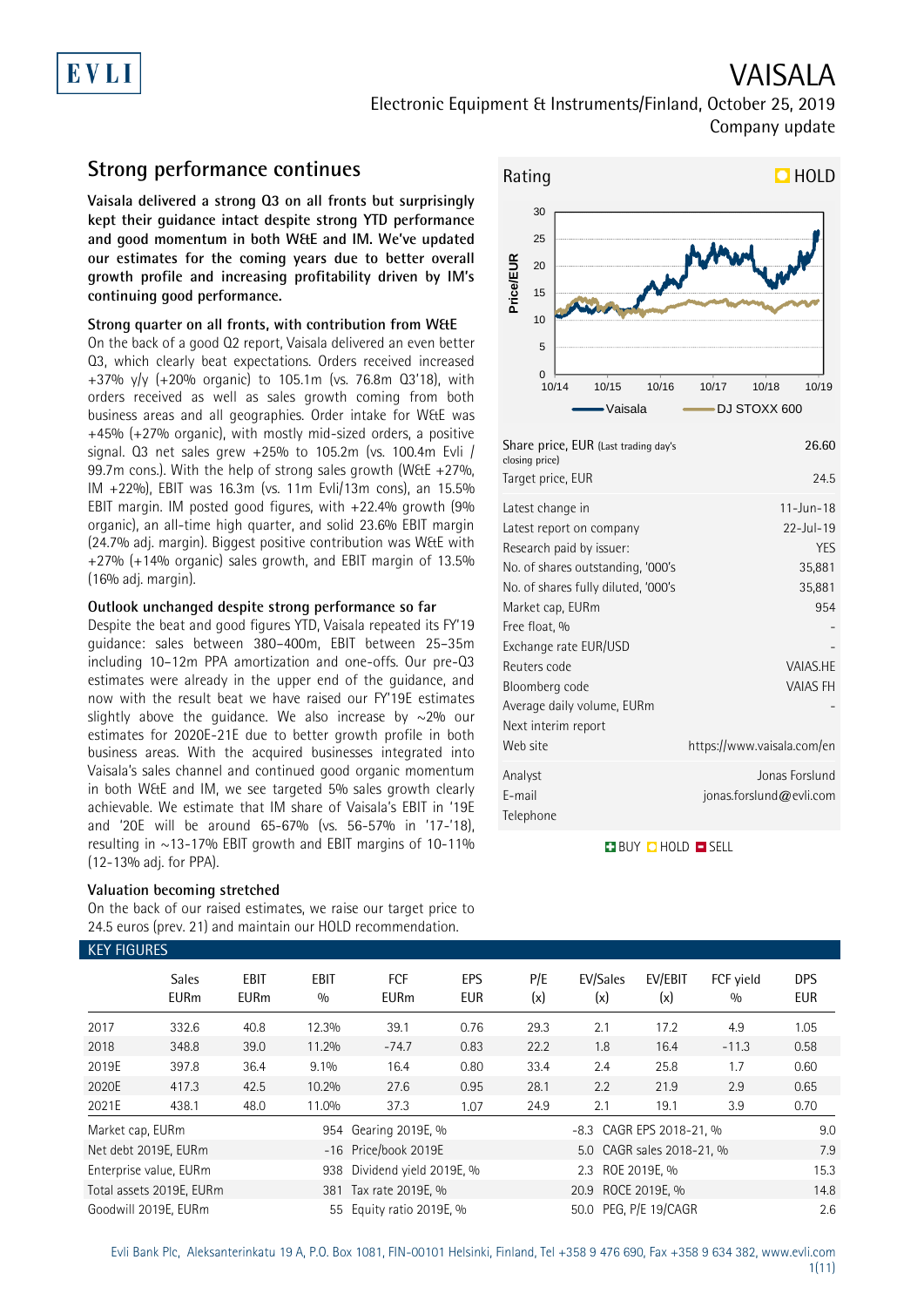

## VAISALA Electronic Equipment & Instruments/Finland, October 25, 2019 Company update

We raise our target price to 24.5 euros (prev. 21) and maintain our HOLD recommendation.

Vaisala's share har rallied +70% YTD and +30% since Q2 the report, being now at an alltime high. On our raised estimates, Vaisala is trading at adj. EV/EBIT multiples of 20x and 18.5x for '19E and '20E, a 20-26% premium to our peer group despite exhibiting a lower growth and profitability profile than our peer group. However, a high valuation and premium are in our view justified due to the stable outlook for W&E and especially IM's highly profitable growth with possibility of further add-on acquisitions. On the back of our raised estimates, we raise our target price to 24.5 euros (prev. 21) and maintain our HOLD recommendation.

| FULD recommendation.   |                       |                          |       |                             |      |
|------------------------|-----------------------|--------------------------|-------|-----------------------------|------|
| Valuation approaches   | Implied value         |                          |       | P/E                         |      |
| Peer P/E (FY20E)       | 17.6                  |                          | 19    | 20                          | 21   |
| Peer EV/EBIT (FY20E)   | 21,0                  | Net earnings (Evli est.) | 28.6  | 34.0                        | 38.4 |
| Peer EV/EBITDA (FY20E) | 23,0                  | Multiple (peer median)   | 20,5x | 18,6x                       | 17,3 |
| Peer EV/Sales (FY20E)  | 36,2                  | lPer share               | 16.3  | 17.6                        | 18,  |
| Target price (EUR)     | 24,5                  |                          |       | Source: Factset, Evli Rese. |      |
|                        | Source: Fyli Research |                          |       |                             |      |

| Valuation approaches   | Implied value |                          |       | P/E   |                                                                                                                                                                                                                                                                                                               |
|------------------------|---------------|--------------------------|-------|-------|---------------------------------------------------------------------------------------------------------------------------------------------------------------------------------------------------------------------------------------------------------------------------------------------------------------|
| Peer P/E (FY20E)       | 17.6          |                          | 19    | 20    | 21                                                                                                                                                                                                                                                                                                            |
| Peer EV/EBIT (FY20E)   | 21.0          | Net earnings (Evli est.) | 28.6  | 34.0  | 38.4                                                                                                                                                                                                                                                                                                          |
| Peer EV/EBITDA (FY20E) | 23.0          | Multiple (peer median)   | 20.5x | 18.6x | 17,3x                                                                                                                                                                                                                                                                                                         |
| Peer EV/Sales (FY20E)  | 36.2          | <b>Per share</b>         | 16.3  | 17.6  | 18.5                                                                                                                                                                                                                                                                                                          |
| Tagaat aylaa (CUD)     | 94 F I        |                          |       |       | $C_{\text{2}}$ and $C_{\text{2}}$ and $C_{\text{2}}$ and $C_{\text{2}}$ and $C_{\text{2}}$ and $C_{\text{2}}$ and $C_{\text{2}}$ and $C_{\text{2}}$ and $C_{\text{2}}$ and $C_{\text{2}}$ and $C_{\text{2}}$ and $C_{\text{2}}$ and $C_{\text{2}}$ and $C_{\text{2}}$ and $C_{\text{2}}$ and $C_{\text{2}}$ a |

| Target price (EUR) | 24,5                  |                        |       |         | Source: Factset, Evli Research |
|--------------------|-----------------------|------------------------|-------|---------|--------------------------------|
|                    | Source: Evli Research |                        |       |         |                                |
|                    |                       |                        |       | EV/EBIT |                                |
|                    |                       |                        | 19    | 20      | 21                             |
|                    |                       | adj. EBIT (Evli est.)  | 47    | 51      | 56                             |
|                    |                       | Multiple (peer median) | 16,8x | 14,6x   | 12,5x                          |
|                    |                       | EV                     | 784   | 737     | 698                            |
|                    |                       | Net debt (Evli est.)   | $-16$ | $-16$   | $-16$                          |
|                    |                       | Value of equity        | 800   | 753     | 713                            |
|                    |                       | Per share              | 22,3  | 21,0    | 19,9                           |
|                    |                       |                        |       |         |                                |

|                        |       |                  | Source: Factset, Evli Research |
|------------------------|-------|------------------|--------------------------------|
|                        |       | <b>EV/EBITDA</b> |                                |
|                        | 19    | 20               | 21                             |
| EBITDA (Evli est.)     | 58    | 65               | 70                             |
| Multiple (peer median) | 14,0x | 12,6x            | 11,4x                          |
| EV                     | 820   | 810              | 803                            |
| Net debt (Evli est.)   | $-16$ | $-16$            | $-16$                          |
| Value of equity        | 836   | 826              | 819                            |
| lPer share             | 23,3  | 23.0             | 22,8                           |
|                        |       |                  |                                |

|                        |       |                 | Source: Factset, Evli Research |
|------------------------|-------|-----------------|--------------------------------|
|                        |       | <b>EV/Sales</b> |                                |
|                        | 19    | 20              | 21                             |
| Sales (Evli est.)      | 398   | 417             | 438                            |
| Multiple (peer median) | 3.4x  | 3.1x            | 2.7x                           |
| <b>FV</b>              | 1358  | 1284            | 1196                           |
| Net debt (Evli est.)   | $-16$ | $-16$           | $-16$                          |
| Value of equity        | 1374  | 1300            | 1212                           |
| Per share              | 38.3  | 36,2            | 33,8                           |

Source: Factset, Evli Research

| <b>Interim figures</b>         | 2017   | Q1'20  | 02'20  | 03'20   | Q4'20  | 2018   | Q1'19   | 02'19  | Q3'19  | Q4'19E | 2019E  | 2020E  | 2021E  |
|--------------------------------|--------|--------|--------|---------|--------|--------|---------|--------|--------|--------|--------|--------|--------|
| <b>Net sales</b>               | 332.6  | 76.4   | 80.1   | 84.1    | 108,3  | 348.8  | 84.2    | 96,1   | 105.2  | 112,3  | 397,8  | 417,3  | 438,1  |
| Weather & Environment          | 222,2  | 48,1   | 52,0   | 54,6    | 77,6   | 232.3  | 49,6    | 60,7   | 69,1   | 77.0   | 256.4  | 264.6  | 274,7  |
| <b>Industrial Measurements</b> | 110,3  | 28,2   | 28,1   | 29,5    | 30,7   | 116,5  | 34,6    | 35,4   | 36,1   | 35,3   | 141,4  | 152,7  | 163,4  |
| EBITDA                         | 50,6   | 7,9    | 6,8    | 16,7    | 19,7   | 51,1   | 6,3     | 12,9   | 21,7   | 17,4   | 58,3   | 64,5   | 70,0   |
| <b>D&amp;A</b>                 | 9,7    | 2,2    | 2,1    | 2,2     | 5,7    | 12,1   | 6,3     | 5,7    | 5,4    | 4,5    | 21,9   | 22,0   | 22,0   |
| EBIT                           | 40,9   | 5,7    | 4.7    | 14,5    | 14.0   | 38,9   | 0,0     | 7,2    | 16.3   | 12,9   | 36,4   | 42,5   | 48,0   |
| Weather & Environment          | 18,2   | 0,0    | $-0,3$ | 7,5     | 10,5   | 17,7   | $-4,3$  | 0,6    | 9,3    | 8,5    | 14.1   | 15,0   | 17,5   |
| <b>Industrial Measurements</b> | 22,8   | 5,9    | 4,7    | 7.7     | 5,6    | 23,9   | 4.6     | 7,5    | 8,5    | 5,9    | 26,5   | 30,0   | 33,0   |
| Other operations               | $-0,2$ | $-0,2$ | 0,3    | $-0,7$  | $-2,1$ | $-2,7$ | $-0,3$  | $-0,9$ | $-1,5$ | $-1,5$ | $-4,2$ | $-2,5$ | $-2,5$ |
| EBIT excl. IAC                 | 41,7   | 5,7    | 4,7    | 14,5    | 17,7   | 42,6   | 5,0     | 9,4    | 18,3   | 13,9   | 46,6   | 50,5   | 56,0   |
| Sales growth %                 | 4,2%   | 11.5%  | 7.1%   | $-3.4%$ | 5,9%   | 4.9%   | 10,2%   | 20.0%  | 25.1%  | 3.7%   | 14.0%  | 4,9%   | 5,0 %  |
| EBITDA margin %                | 15,2%  | 10.3%  | 8,5 %  | 19.9%   | 18,2%  | 14.7%  | 7,4%    | 13,4 % | 20,6 % | 15.5 % | 14.6%  | 15,5 % | 16,0 % |
| <b>EBIT</b> margin %           | 12,3%  | 7.5%   | 5.9%   | 17.2%   | 12,9 % | 11.2%  | $0.0\%$ | 7.5%   | 15.5%  | 11.5%  | 9.1%   | 10.2%  | 11,0%  |
| Adj. EBIT margin %             | 12,5 % | 7,5%   | 5,9%   | 17,2%   | 16,3 % | 12,2%  | 5,9 %   | 9,8%   | 17,4 % | 12.4%  | 11,7%  | 12,1 % | 12,8 % |

Evli Bank Plc, Aleksanterinkatu 19 A, P.O. Box 1081, FIN-00101 Helsinki, Finland, Tel +358 9 476 690, Fax +358 9 634 382, [www.evli.com](http://www.evli.com/) 2(11)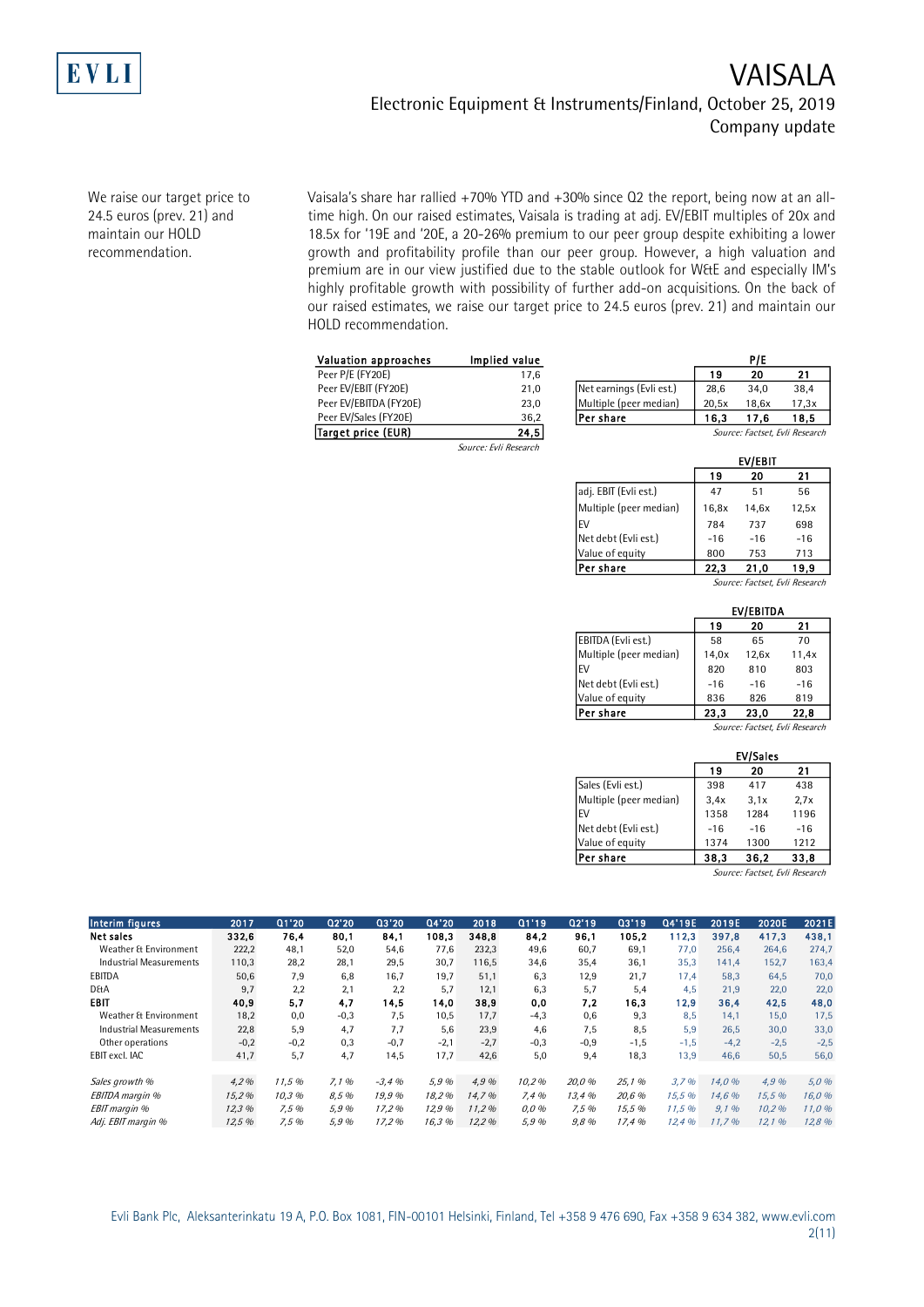

# VAISALA Electronic Equipment & Instruments/Finland, October 25, 2019 Company update

|                                          | Security   | <b>MCAP</b> | EBIT <sub>%</sub> | EBIT <sub>%</sub> | EBIT <sub>%</sub> |              | EBITDA % EBITDA % EBITDA %     |               | ROCE %       | ROCE %       | ROCE <sub>%</sub> |
|------------------------------------------|------------|-------------|-------------------|-------------------|-------------------|--------------|--------------------------------|---------------|--------------|--------------|-------------------|
| VAISALA PEER GROUP                       | identifier | <b>MEUR</b> | 19E               | 20E               | 21E               | 19E          | 20E                            | 21E           | 19E          | 20E          | 21E               |
| <b>Keysight Technologies</b>             | KEYS-US    | 17453       | 23,3              | 23,8              | 23,9              | 26,3         | 27,3                           | 24,4          | 19,5         | 18,0         | 16,3              |
| National Instruments Corp.               | NATI-US    | 4823        | 17,4              | 18,6              | 0,0               | 22,3         | 24,2                           |               | 16,6         | 17,5         | 20,7              |
| <b>Spectris</b>                          | SXS-GB     | 3222        | 15,3              | 15,6              | 15,9              | 19,9         | 19,2                           | 19,2          | 15,8         | 15,8         | 16,7              |
| <b>Oxford Instruments</b>                | OXIG-GB    | 858         | 15,3              | 15,5              |                   | 18,6         | 18,8                           | 19,1          |              |              |                   |
| Trimble                                  | TRMB-US    | 8791        | 20,3              | 21,1              | 21,9              | 22,4         | 22,8                           | 23,8          | 13,7         | 14,6         | 14,7              |
| Hexagon                                  | HEXA.B-SE  | 16263       | 24,4              | 25,6              | 26,4              | 32,7         | 33,9                           | 34,2          | 11,2         | 11,7         | 11,9              |
| Peer Group Average                       |            | 8568        | 19,3              | 20,0              | 22,0              | 23,7         | 24,3                           | 24,1          | 15,4         | 15.5         | 16,1              |
| Peer Group Median                        |            | 6807        | 18,8              | 19,8              | 22,9              | 22,4         | 23,5                           | 23,8          | 15,8         | 15,8         | 16,3              |
| Vaisala (Evli est.)                      |            | 956         | 9.1               | 10,2              | 11,0              | 14,7         | 15,5                           | 16,0          | 14,8         | 16,2         | 17,7              |
| Premium/discount to peer median          |            |             | $-51%$            | $-49%$            | $-52%$            | $-34.06$     | $-34%$                         | $-33.96$      | $-7.96$      | 2%           | 9 %               |
|                                          |            |             |                   |                   |                   |              |                                |               |              |              |                   |
|                                          | Security   | <b>MCAP</b> | <b>ROE %</b>      | <b>ROE %</b>      | <b>ROE %</b>      | DIV %        | DIV %                          | DIV %         | P/E          | P/E          | P/E               |
|                                          | identifier | <b>MEUR</b> | 19E               | 20E               | 21E               | 19E          | 20E                            | 21E           | 19E          | 20E          | 21E               |
| <b>Keysight Technologies</b>             | KEYS-US    | 17453       | 32                | 27                | 26                | 0,0          | 0,0                            | 0,0           | 22,6x        | 21,2x        | 19,0x             |
| National Instruments Corp.               | NATI-US    | 4823        |                   |                   |                   |              |                                |               | 39,3x        | 34,5x        | 31,0x             |
| <b>Spectris</b>                          | SXS-GB     | 3222        | 16                | 16                | 16                | 2,7          | 2,9                            | 3,1           | 14,3x        | 13,9x        | 13,2x             |
| <b>Oxford Instruments</b>                | OXIG-GB    | 858         | 18                | 17                | 16                | 1,1          | 1,2                            | 1,3           | 18,9x        | 17,8x        | 16,7x             |
| Trimble                                  | TRMB-US    | 8791        | 16                | 16                | 15                |              |                                |               |              |              |                   |
|                                          |            |             |                   |                   |                   | 0,0          | 0,0                            | 0,0           | 20,0x        | 17,8x        | 15,9x             |
| Hexagon                                  | HEXA.B-SE  | 16263       | 14                | 14                | 14                | 1,4          | 1,5                            | 1,7           | 21,1x        | 19,3x        | 17,8x             |
| Peer Group Average                       |            | 8568        | 19,2              | 18,0              | 17,3              | 1,0          | 1,1                            | 1,2           | 22,7x        | 20,8x        | 19,0x             |
| Peer Group Median                        |            | 6807        | 16,0              | 15,9              | 15,6              | 1,1          | 1,2                            | 1,3           | 20,5x        | 18,6x        | 17,3x             |
| Vaisala (Evli est.)                      |            | 956         | 15,3<br>$-5\%$    | 17,3<br>8 %       | 18,2<br>17 %      | 2,3<br>102 % | 2,4<br>103 %                   | 2,6<br>106 %  | 33,4<br>63 % | 28,1<br>51 % | 24,9<br>44 %      |
| Premium/discount to peer median          |            |             |                   |                   |                   |              |                                |               |              |              |                   |
|                                          | Security   | <b>MCAP</b> | EV/S              | EV/S              | EV/S              |              | EV/EBITDA EV/EBITDA EV/EBITDA  |               | EV/EBIT      | EV/EBIT      | EV/EBIT           |
|                                          | identifier | <b>MEUR</b> | 19E               | 20E               | 21E               | 19E          | 20E                            | 21E           | 19E          | 20E          | 21E               |
| <b>Keysight Technologies</b>             | KEYS-US    | 17453       | 4,7x              | 4.3x              | 4.1x              | 17,9x        | 15,8x                          | 16,6x         | 20,2x        | 18,2x        | 17,0x             |
| National Instruments Corp.               | NATI-US    | 4823        |                   |                   |                   |              |                                |               |              |              |                   |
| <b>Spectris</b>                          | SXS-GB     | 3222        | 1,8x              | 1,7x              | 1,6x              | 9.1x         | 9,0x                           | 8.5x          | 11,8x        | 11,1x        | 10,3x             |
| <b>Oxford Instruments</b>                |            |             |                   |                   |                   |              |                                |               |              |              |                   |
|                                          | OXIG-GB    | 858         | 2,1x              | 2,0x              | 1,9x              | 11,4x        | 10,7x                          | 10,1x         | 13,9x        | 12,9x        | 12,0x             |
| Trimble                                  | TRMB-US    | 8791        | 3,4x              | 3,1x              | 2,7x              | 15,2x        | 13,5x                          | 11,5x         | 16,8x        | 14,6x        | 12,5x             |
| Hexagon                                  | HEXA.B-SE  | 16263       | 4,6x              | 4,3x              | 3,9x              | 14,0x        | 12,6x                          | 11,4x         | 18,8x        | 16,6x        | 14,8x             |
|                                          |            |             |                   |                   |                   |              |                                |               |              |              |                   |
| Peer Group Average                       |            | 8568        | 3,3x              | 3.1x              | 2,9x              | 13,5x        | 12,3x                          | 11,6x         | 16,3x        | 14,7x        | 13,3x             |
| Peer Group Median                        |            | 6807        | 3,4x              | 3,1x              | 2,7x              | 14,0x        | 12,6x                          | 11,4x         | 16,8x        | 14,6x        | 12,5x             |
| Vaisala (Evli est.)                      |            | 956         | 2,4x              | 2,2x              | 2,1x              | 16,1x        | 14,5x                          | 13,1x         | 25,8x        | 21,9x        | 19,1x             |
| Premium/discount to peer median          |            |             | $-31%$            | $-27.96$          | $-23, 96$         | 14 %         | 15 %                           | 14 %          | 53 %         | 50 %         | 54 %              |
|                                          |            |             |                   |                   |                   |              |                                |               |              |              |                   |
|                                          |            |             | Sales             | Sales             | Sales             |              | Net debt / Net debt / Net debt |               | Equity       | Equity       | Equity            |
|                                          | Security   | <b>MCAP</b> | growth            | growth            | growth            | EBITDA       | EBITDA                         | <b>EBITDA</b> | ratio %      | ratio %      | ratio %           |
|                                          | identifier | <b>MEUR</b> | 19E               | 20E               | 21E               | 19E          | 20E                            | 21E           | 19E          | 20E          | 21E               |
| Keysight Technologies                    | KEYS-US    | 17453       | 9,5%              | 5,5%              | 7,1%              | 0.7x         | 0,1x                           | 0.2x          | 47,6         | 51,7         | 54,6              |
| National Instruments Corp.               | NATI-US    | 4823        | $-0,5%$           | 4,9%              | 0,0%              |              |                                |               | 72,7         | 73,9         | 71,2              |
| <b>Spectris</b>                          | SXS-GB     | 3222        | 3,1%              | 0,0%              | 2,8%              | 0,6x         | 0,3x                           | 0,0x          | 59,4         | 63,1         | 69,7              |
| <b>Oxford Instruments</b>                | OXIG-GB    | 858         | 3,0%              | 4,3%              |                   | $-0,2x$      | $-0,3x$                        | $-0,4x$       |              |              |                   |
| Trimble                                  | TRMB-US    | 8791        | 4,8%              | 6,2%              | 6,8%              | 2,0x         | 1,2x                           | 0,4x          | 49,7         | 53,2         | 55,5              |
| Hexagon                                  | HEXA.B-SE  | 16263       | 4,6%              | 4,7%              | 5,3%              | 1,4x         | 0,9x                           | 0,5x          | 56,5         | 58,4         | 60,6              |
| <b>Peer Group Average</b>                |            | 8568        | 4,1%              | 4,3%              | 5,5%              | 0.9x         | 0.4x                           | 0,1x          | 57,2         | 60.1         | 62,3              |
| Peer Group Median                        |            | 6807        | 3,8%              | 4,8%              | 6,0%              | 0.7x         | 0,3x                           | 0,2x          | 56,5         | 58,4         | 60,6              |
| Vaisala (Evli est.)                      |            | 956         | 14.0%             | 4.9%              | 5.0%              | $-0.3x$      | -0.3x                          | $-0.5x$       | 50.0         | 51.2         | 53.6              |
| Premium/discount to peer median          |            |             | 266 %             | $1\%$             | $-17%$            | $-141%$      | $-228%$                        | $-349%$       | $-11\%$      | $-12%$       | $-12%$            |
|                                          |            |             |                   |                   |                   |              |                                |               |              |              |                   |
|                                          |            |             |                   |                   |                   |              |                                |               |              |              |                   |
|                                          |            |             |                   |                   |                   |              |                                |               |              |              |                   |
|                                          | Security   | <b>MCAP</b> | P/B               | P/B               | P/B               |              |                                |               |              |              |                   |
|                                          | identifier | MEUR        | 19E               | 20E               | 21 E              |              |                                |               |              |              |                   |
| <b>Keysight Technologies</b>             | KEYS-US    | 17453       | 6,6               | 5,2               | 4,7               |              |                                |               |              |              |                   |
| National Instruments Corp.               | NATI-US    | 4823        |                   |                   |                   |              |                                |               |              |              |                   |
| <b>Spectris</b>                          | SXS-GB     | 3222        | 2,3               | 2,1               | 2,0               |              |                                |               |              |              |                   |
| <b>Oxford Instruments</b>                | OXIG-GB    | 858         |                   |                   | 2,6               |              |                                |               |              |              |                   |
|                                          |            |             | 3,3               | 2,9               |                   |              |                                |               |              |              |                   |
| Trimble                                  | TRMB-US    | 8791        | 3,0               | 2,7               | 2,3               |              |                                |               |              |              |                   |
| Hexagon                                  | HEXA.B-SE  | 16263       | 2,7               | 2,5               | 2,3               |              |                                |               |              |              |                   |
| Peer Group Average                       |            | 8568        | 3,6               | 3,1               | 2,8               |              |                                |               |              |              |                   |
| Peer Group Median<br>Vaisala (Evli est.) |            | 6807<br>956 | 3,0<br>5,0        | 2,7<br>5,0        | 2,3<br>5,0        |              |                                |               |              |              |                   |

Premium/discount to peer median 67 % 89 % 117 %

Source: Factset, Evli Research Updated on October 24, 2019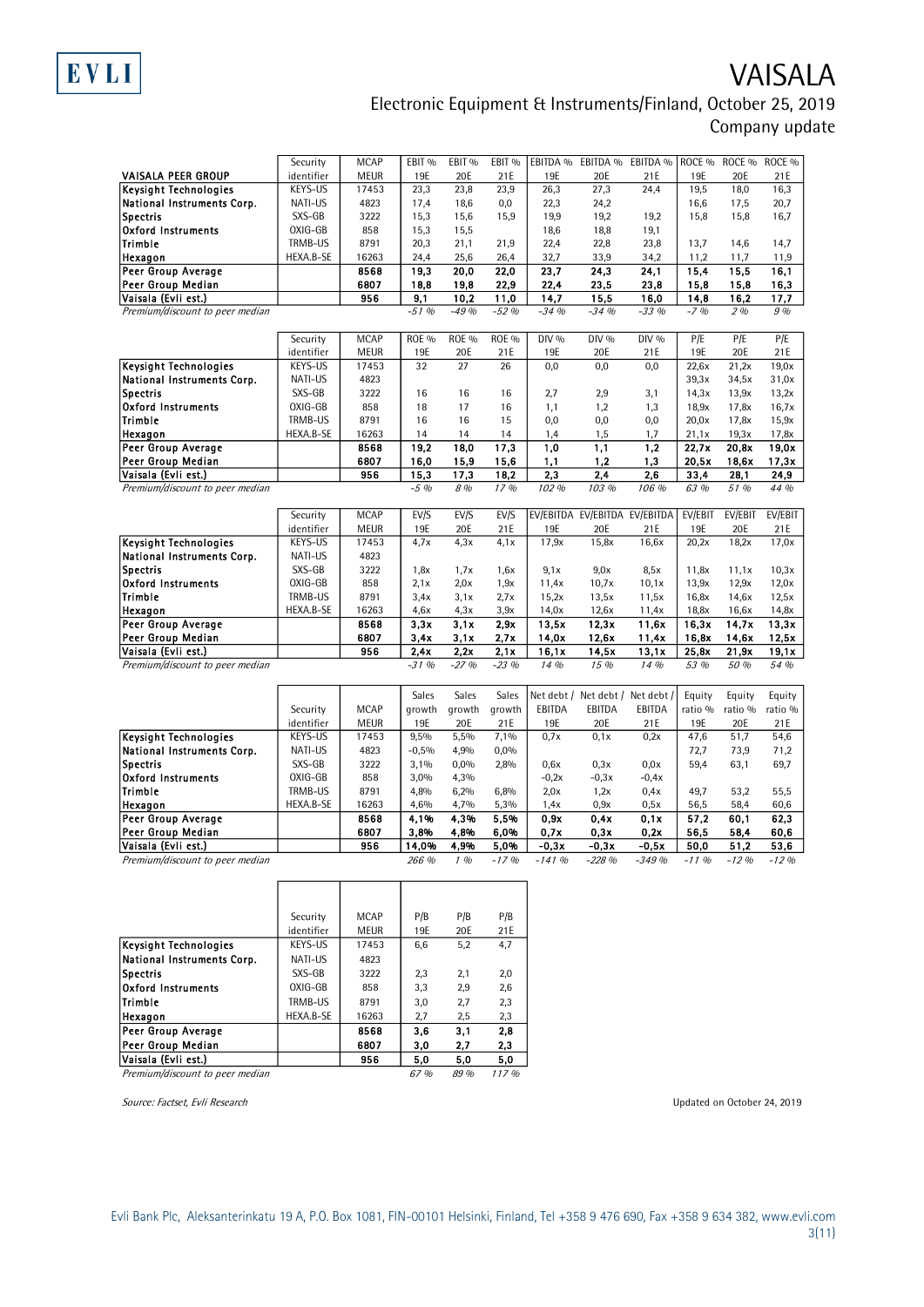# EVLI EQUITY RESEARCH VAISALA

## Electronic Equipment & Instruments/Finland, October 25, 2019 Company update

| <b>INTERIM FIGURES</b>               |        |        |        |        |        |        |        |        |         |        |        |         |
|--------------------------------------|--------|--------|--------|--------|--------|--------|--------|--------|---------|--------|--------|---------|
| EVLI ESTIMATES, EURm                 | 201801 | 201802 | 201803 | 201804 | 2018   | 201901 | 201902 | 201903 | 2019Q4E | 2019E  | 2020E  | 2021E   |
| Net sales                            | 76.3   | 80.1   | 84.1   | 108.3  | 348.8  | 84.2   | 96.1   | 105.2  | 112.3   | 397.8  | 417.3  | 438.1   |
| EBITDA                               | 7.9    | 6.8    | 16.7   | 19.7   | 51.1   | 6.3    | 13.0   | 21.7   | 17.4    | 58.4   | 64.5   | 70.2    |
| EBITDA margin (%)                    | 10.4   | 8.5    | 19.9   | 18.2   | 14.7   | 7.5    | 13.5   | 20.6   | 15.5    | 14.7   | 15.4   | 16.0    |
| <b>FBIT</b>                          | 5.7    | 4.7    | 14.6   | 14.0   | 39.0   | 0.0    | 7.2    | 16.3   | 12.9    | 36.4   | 42.5   | 48.0    |
| EBIT margin (%)                      | 7.5    | 5.9    | 17.4   | 12.9   | 11.2   | 0.0    | 7.5    | 15.5   | 11.5    | 9.1    | 10.2   | 11.0    |
| Net financial items                  | $-1.2$ | 0.3    | $-0.5$ | 0.0    | $-1.4$ | 0.2    | $-0.7$ | 0.6    | $-0.4$  | $-0.3$ | 0.0    | 0.0     |
| Pre-tax profit                       | 4.5    | 5.0    | 14.1   | 14.0   | 37.6   | 0.2    | 6.5    | 16.9   | 12.5    | 36.1   | 42.5   | 48.0    |
| Tax                                  | $-1.0$ | $-1.1$ | $-3.3$ | $-2.6$ | $-8.0$ | 0.0    | $-1.4$ | $-3.6$ | $-2.5$  | $-7.5$ | $-8.5$ | $-9.6$  |
| Tax rate (%)                         | 22.2   | 22.0   | 23.6   | 18.4   | 21.3   | 25.0   | 21.5   | 21.3   | 20.0    | 20.9   | 20.0   | 20.0    |
| Net profit                           | 3.5    | 3.9    | 10.8   | 11.4   | 29.6   | 0.2    | 5.1    | 13.3   | 10.0    | 28.6   | 34.0   | 38.4    |
| EPS                                  | 0.10   | 0.11   | 0.30   | 0.32   | 0.83   | 0.00   | 0.14   | 0.37   | 0.28    | 0.80   | 0.95   | 1.07    |
| EPS adjusted (diluted no. of shares) | 0.10   | 0.11   | 0.30   | 0.32   | 0.83   | 0.00   | 0.14   | 0.37   | 0.28    | 0.80   | 0.95   | 1.07    |
| Dividend per share                   | 0.00   | 0.00   | 0.00   | 0.00   | 0.58   | 0.00   | 0.00   | 0.00   | 0.00    | 0.60   | 0.65   | 0.70    |
| SALES, EURm                          |        |        |        |        |        |        |        |        |         |        |        |         |
| Weather and Environment              | 48.1   | 52.0   | 54.6   | 77.6   | 232.3  | 49.6   | 60.7   | 69.1   | 77.0    | 256.4  | 264.6  | 274.7   |
| <b>Industrial Measurements</b>       | 28.2   | 28.1   | 29.5   | 30.7   | 116.5  | 34.6   | 35.4   | 36.1   | 35.3    | 141.4  | 152.7  | 163.4   |
| Total                                | 76.3   | 80.1   | 84.1   | 108.3  | 348.8  | 84.2   | 96.1   | 105.2  | 112.3   | 397.8  | 417.3  | 438.1   |
| SALES GROWTH, Y/Y %                  |        |        |        |        |        |        |        |        |         |        |        |         |
| Weather and Environment              | 19.4   | 5.5    | $-6.3$ | 4.3    | 4.5    | 3.1    | 16.7   | 26.6   | $-0.8$  | 10.4   | 3.2    | 3.8     |
| <b>Industrial Measurements</b>       | 0.4    | 10.2   | 2.4    | 10.0   | 5.6    | 22.7   | 26.0   | 22.4   | 15.0    | 21.4   | 8.0    | 7.0     |
| Total                                | 11.5   | 7.1    | $-3.4$ | 5.9    | 4.9    | 10.4   | 20.0   | 25.1   | 3.7     | 14.0   | 4.9    | $5.0\,$ |
| EBIT, EURm                           |        |        |        |        |        |        |        |        |         |        |        |         |
| Weather and Environment              | 0.0    | $-0.3$ | 7.5    | 10.5   | 17.7   | $-4.3$ | 0.6    | 9.3    | 8.5     | 14.1   | 15.0   | 17.5    |
| Industrial Measurements              | 5.9    | 4.7    | 7.8    | 5.6    | 24.0   | 4.6    | 7.5    | 8.5    | 5.9     | 26.5   | 30.0   | 33.0    |
| Other                                | $-0.2$ | 0.3    | $-0.7$ | $-2.1$ | $-2.7$ | $-0.3$ | $-0.9$ | $-1.5$ | $-1.5$  | $-4.2$ | $-2.5$ | $-2.5$  |
| Total                                | 5.7    | 4.7    | 14.6   | 14.0   | 39.0   | 0.0    | 7.2    | 16.3   | 12.9    | 36.4   | 42.5   | 48.0    |
| EBIT margin, %                       |        |        |        |        |        |        |        |        |         |        |        |         |
| Weather and Environment              | 0.0    | $-0.6$ | 13.7   | 13.5   | 7.6    | $-8.7$ | 1.0    | 13.5   | 11.0    | 5.5    | 5.7    | 6.4     |
| <b>Industrial Measurements</b>       | 20.9   | 16.7   | 26.4   | 18.2   | 20.6   | 13.3   | 21.2   | 23.6   | 16.7    | 18.7   | 19.6   | 20.2    |
| Total                                | 7.5    | 5.9    | 17.4   | 12.9   | 11.2   | 0.0    | 7.5    | 15.5   | 11.5    | 9.1    | 10.2   | 11.0    |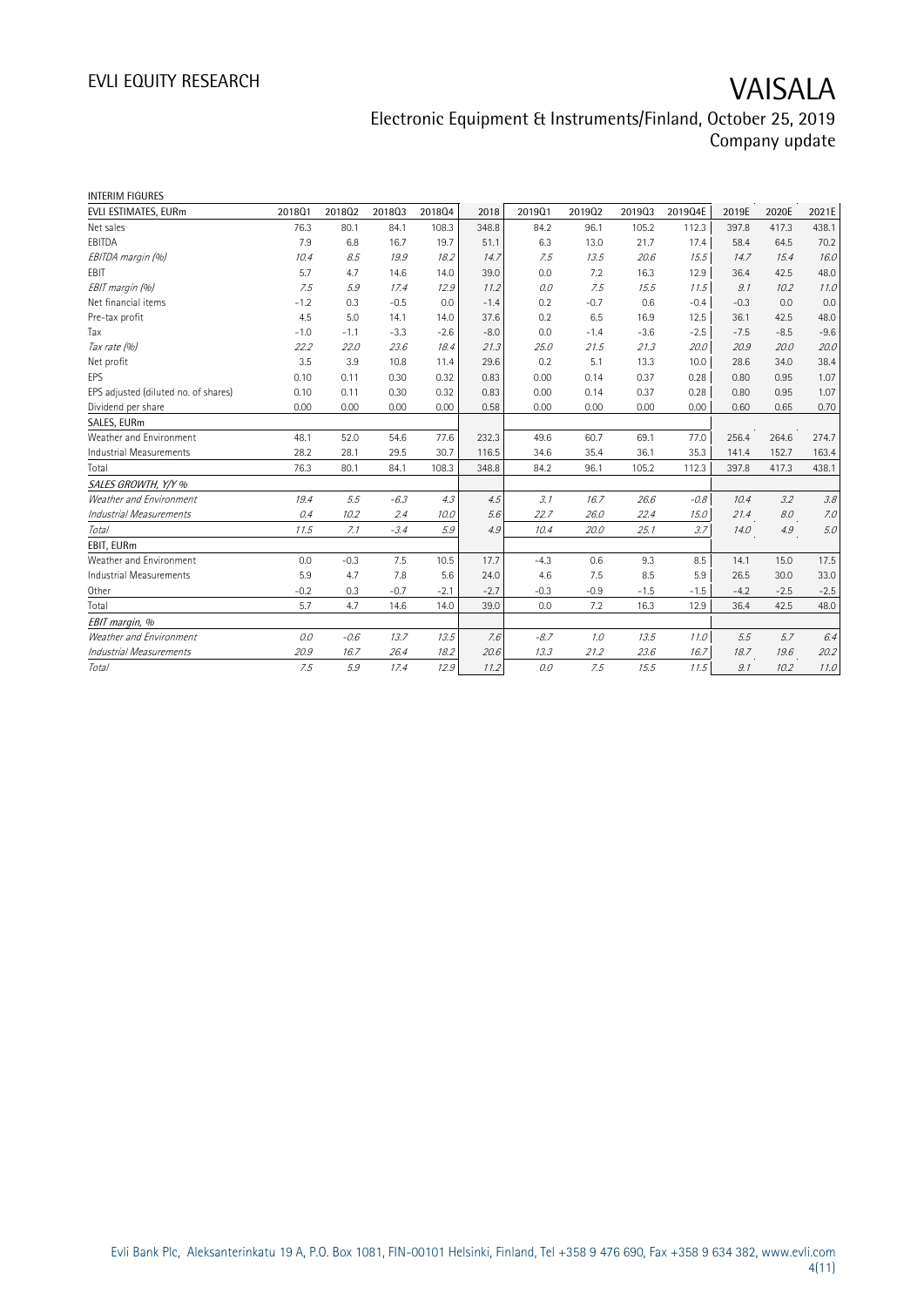# EVLI EQUITY RESEARCH VAISALA

## Electronic Equipment & Instruments/Finland, October 25, 2019 Company update

| <b>INCOME STATEMENT, EURm</b>            | 2014                     | 2015                | 2016           | 2017           | 2018           | 2019E               | 2020E               | 2021E               |
|------------------------------------------|--------------------------|---------------------|----------------|----------------|----------------|---------------------|---------------------|---------------------|
| Sales                                    | 299.6                    | 318.6               | 319.2          | 332.6          | 348.8          | 397.8               | 417.3               | 438.1               |
| Sales growth (%)                         | 9.7                      | 6.3                 | 0.2            | 4.2            | 4.9            | 14.0                | 4.9                 | 5.0                 |
| EBITDA                                   | 41.5                     | 44.6                | 46.3           | 50.3           | 51.1           | 58.4                | 64.5                | 70.2                |
| EBITDA margin (%)                        | 13.9                     | 14.0                | 14.5           | 15.1           | 14.7           | 14.7                | 15.5                | 16.0                |
| Depreciation                             | $-15.0$                  | $-14.7$             | $-13.5$        | $-9.5$         | $-12.1$        | $-17.9$             | $-18.9$             | $-19.6$             |
| EBITA                                    | 26.5                     | 29.9                | 32.8           | 40.8           | 39.0           | 36.4                | 42.5                | 48.0                |
| Goodwill amortization / writedown        | $-0.2$                   | $-0.4$              | $-10.6$        | 0.0            | 0.0            | 0.0                 | 0.0                 | 0.0                 |
| EBIT                                     | 26.3                     | 29.5                | 22.2           | 40.8           | 39.0           | 36.4                | 42.5                | 48.0                |
|                                          | 8.8                      | 9.3                 | 7.0            | 12.3           | 11.2           | 9.1                 | 10.2                | 11.0                |
| EBIT margin (%)<br>Reported EBIT         | 26.3                     | 29.5                | 22.2           | 40.8           | 39.0           | 36.4                | 42.5                | 48.0                |
| EBIT margin (reported) (%)               |                          | 9.3                 |                |                |                | 9.1                 | 10.2                |                     |
|                                          | $\mathcal{S}\mathcal{S}$ |                     | 7.0            | 12.3           | 11.2           |                     |                     | 11.0                |
| Net financials                           | 2.7                      | 3.4                 | $-0.2$         | $-2.8$         | $-1.4$         | $-0.3$              | 0.0                 | 0.0                 |
| Pre-tax profit                           | 29.0                     | 32.9                | 22.0           | 38.0           | 37.6           | 36.1                | 42.5                | 48.0                |
| Taxes                                    | $-5.7$                   | $-5.5$              | $-3.3$         | $-10.9$        | $-8.0$         | $-7.5$              | $-8.5$              | $-9.6$              |
| Minority shares                          | 0.0                      | 0.0                 | 0.0            | 0.0            | 0.0            | 0.0                 | 0.0                 | 0.0                 |
| Net profit                               | 23.3                     | 27.4                | 18.7           | 27.1           | 29.6           | 28.6                | 34.0                | 38.4                |
| Cash NRIs                                | 0.0                      | 0.0                 | 0.0            | 0.0            | 0.0            | 0.0                 | 0.0                 | 0.0                 |
| Non-cash NRIs                            | 0.0                      | 0.0                 | 0.0            | 0.0            | 0.0            | 0.0                 | 0.0                 | $0.0\,$             |
| <b>BALANCE SHEET, EURm</b>               |                          |                     |                |                |                |                     |                     |                     |
| Assets                                   |                          |                     |                |                |                |                     |                     |                     |
| Fixed assets                             | 68                       | 63                  | 46             | 46             | 72             | 81                  | 84                  | 83                  |
| Goodwill                                 | 14                       | 16                  | 17             | 16             | 55             | 55                  | 55                  | 55                  |
| Right of use assets                      | $\mathbf 0$              | $\mathbf 0$         | 0              | $\mathbf 0$    | 12             | 10                  | 10                  | 11                  |
| Inventory                                | 34                       | 39                  | 32             | 29             | 32             | 36                  | 38                  | 40                  |
| Receivables                              | 72                       | 77                  | 78             | 84             | 93             | 106                 | 112                 | 117                 |
| Liquid funds                             | 48                       | 59                  | 72             | 91             | 73             | 83                  | 87                  | 91                  |
| Total assets                             | 245                      | 264                 | 255            | 274            | 347            | 381                 | 397                 | 407                 |
| Liabilities                              |                          |                     |                |                |                |                     |                     |                     |
| Shareholder's equity                     | 170                      | 181                 | 179            | 186            | 183            | 191                 | 203                 | 218                 |
| Minority interest                        | $\mathbf 0$              | 0                   | $\mathbf 0$    | $\mathbf 0$    | $\mathbf 0$    | $\mathbf 0$         | $\mathbf 0$         | $\mathbf 0$         |
| Convertibles                             | $\mathbf{0}$             | $\mathsf{O}\xspace$ | 0              | $\mathbb O$    | $\overline{0}$ | $\mathsf{O}\xspace$ | $\mathbf 0$         | $\mathbf{0}$        |
| Lease liabilities                        | $\mathbf 0$              | $\mathbf 0$         | 0              | $\mathbf 0$    | 12             | 10                  | 10                  | 11                  |
| Deferred taxes                           | 5                        | 5                   | $\mathbf 0$    | $\mathbf{1}$   | $9\,$          | 9                   | $9\,$               | 9                   |
| Interest bearing debt                    | $\mathbf 0$              | $\mathbf 0$         | $\mathbf 0$    | $\mathbf 0$    | 41             | 57                  | 55                  | 44                  |
| Non-interest bearing current liabilities | 64                       | 75                  | 71             | 81             | 89             | 101                 | 106                 | 112                 |
| Other interest-free debt                 | $\overline{4}$           | 3                   | $\overline{4}$ | 5              | 9              | 9                   | $9\,$               | $9\,$               |
| Total liabilities                        | 245                      | 264                 | 255            | 274            | 347            | 381                 | 397                 | 407                 |
| CASH FLOW, EURm                          |                          |                     |                |                |                |                     |                     |                     |
| + EBITDA                                 | 42                       | 45                  | 46             | 50             | 51             | 58                  | 64                  | 70                  |
| - Net financial items                    | 48                       | 59                  | 13             | 20             | $-1$           | $\mathbf 0$         | $\mathsf{O}\xspace$ | $\mathbf 0$         |
| - Taxes                                  | $-4$                     | $-7$                | -9             | $-7$           | $-1$           | $-8$                | -8                  | $-10$               |
| - Increase in Net Working Capital        | $-13$                    | $\overline{2}$      | $\overline{2}$ | $\overline{7}$ | $-4$           | $-5$                | $-2$                | $-2$                |
| $+/-$ Other                              | $-48$                    | $-59$               | $-10$          | $-21$          | $-53$          | $\mathsf{O}\xspace$ | $\mathbf 0$         | $\mathsf{O}\xspace$ |
| = Cash flow from operations              | 24                       | 39                  | 42             | 49             | $-9$           | 45                  | 53                  | 58                  |
| - Capex                                  | $-8$                     | $-8$                | -8             | $-8$           | $-66$          | $-29$               | $-26$               | $-21$               |
| - Acquisitions                           | $\mathbf{0}$             | $\mathbf 0$         | $\mathbf 0$    | $-2$           | $\mathbf 0$    | $\mathbf 0$         | $\mathbf 0$         | $\mathbf 0$         |
| + Divestments                            | $\mathbf{1}$             | $\mathbf 0$         | $\mathbf{1}$   | $\mathbf 0$    | $\mathbf 0$    | $\mathsf{O}\xspace$ | $\mathbf 0$         | $\mathbf 0$         |
| = Free cash flow                         | 17                       | 31                  | 35             | 39             | $-75$          | 16                  | 28                  | 37                  |
| +/- New issues/buybacks                  | $\overline{4}$           | $\mathbf 0$         | $-4$           | $-2$           | $\sqrt{5}$     | $\mathsf{O}\xspace$ | $\mathbf 0$         | $\mathbf 0$         |
| - Paid dividend                          | $-16$                    | $-16$               | $-17$          | $-18$          | $-37$          | $-21$               | $-22$               | $-23$               |
| $+/-$ Other                              | $-3$                     | $-3$                | $-1$           | $\mathbf 0$    | 88             | 15                  | $-2$                | $-10$               |
| Change in cash                           | $\overline{2}$           | 12                  | 13             | 19             | $-19$          | 10                  | $\overline{4}$      | $\overline{4}$      |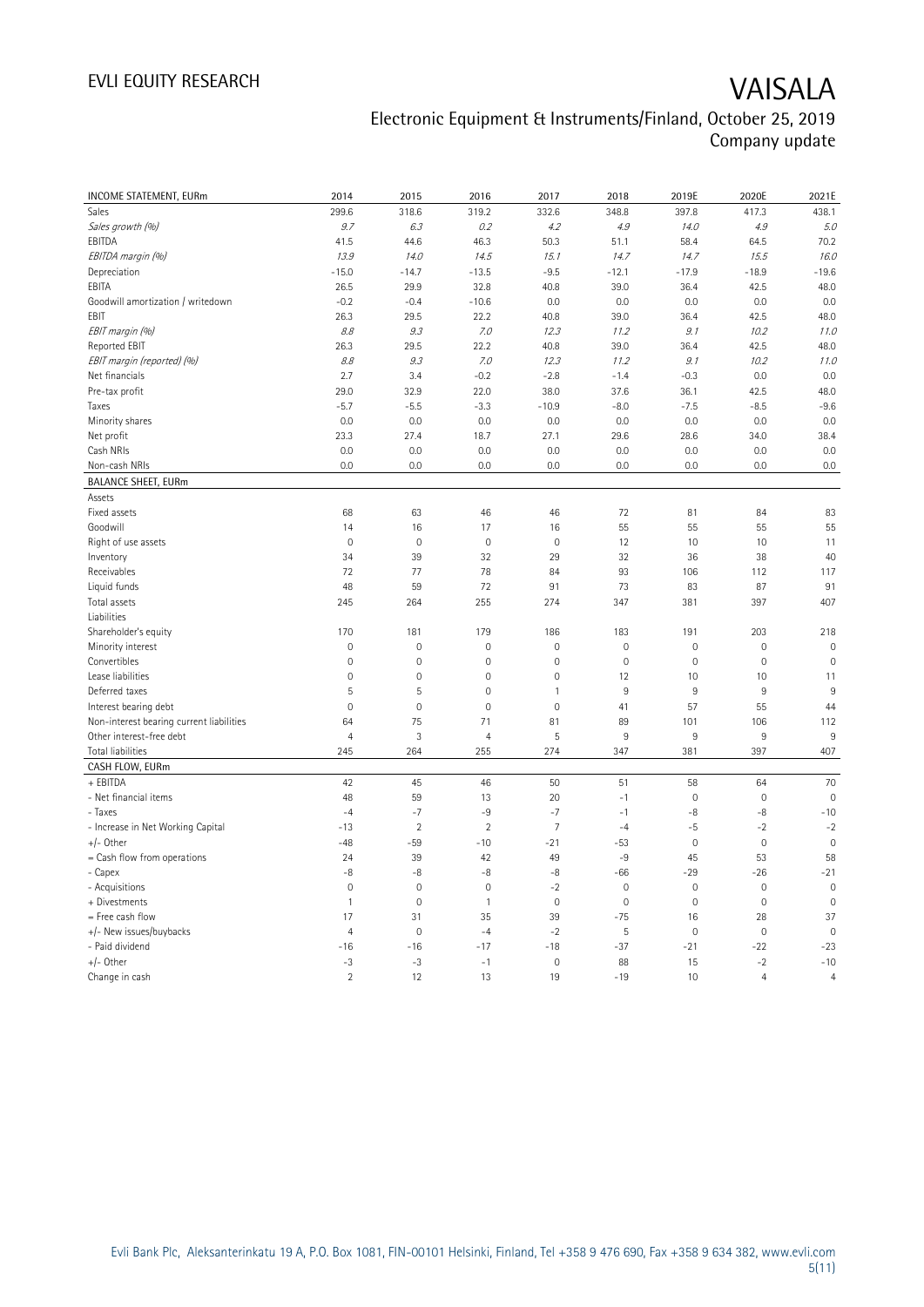| <b>KEY FIGURES</b>                                              | 2015           | 2016           | 2017           | 2018               | 2019E          | 2020E          | 2021E        |
|-----------------------------------------------------------------|----------------|----------------|----------------|--------------------|----------------|----------------|--------------|
| M-cap                                                           | 431            | 602            | 794            | 659                | 954            | 954            | 954          |
| Net debt (excl. convertibles)                                   | $-59$          | $-72$          | $-91$          | $-20$              | $-16$          | $-22$          | $-36$        |
| Enterprise value                                                | 372            | 529            | 703            | 638                | 938            | 932            | 918          |
| Sales                                                           | 319            | 319            | 333            | 349                | 398            | 417            | 438          |
| EBITDA                                                          | 45             | 46             | 50             | 51                 | 58             | 64             | 70           |
| EBIT                                                            | 30             | 22             | 41             | 39                 | 36             | 43             | 48           |
| Pre-tax                                                         | 33             | 22             | 38             | 38                 | 36             | 43             | 48           |
| Earnings                                                        | 27             | 19             | 27             | 30                 | 29             | 34             | 38           |
| Equity book value (excl. minorities)                            | 181            | 179            | 186            | 183                | 191            | 203            | 218          |
| Valuation multiples                                             |                |                |                |                    |                |                |              |
| EV/sales                                                        | 1.2            | 1.7            | 2.1            | 1.8                | 2.4            | 2.2            | 2.1          |
| EV/EBITDA                                                       | 8.3            | 11.4           | 14.0           | 12.5               | 16.1           | 14.6           | 13.1         |
| EV/EBITA                                                        | 12.4           | 16.1           | 17.2           | 16.4               | 25.8           | 21.9           | 19.1         |
| EV/EBIT                                                         | 12.6           | 23.8           | 17.2           | 16.4               | 25.8           | 21.9           | 19.1         |
| EV/OCF                                                          | 9.6            | 12.7           | 14.3           | $-73.4$            | 20.7           | 17.5           | 15.7         |
| EV/FCFF                                                         | 13.3           | 14.9           | 17.1           | $-9.3$             | 50.3           | 30.5           | 22.7         |
| P/FCFE                                                          | 28.0           | 34.0           | 40.6           | $-8.8$             | 58.2           | 34.6           | 25.6         |
| P/E                                                             | 15.8           | 32.2           | 29.3           | 22.2               | 33.4           | 28.1           | 24.9         |
| P/B                                                             | 2.4            | 3.4            | 4.3            | 3.6                | 5.0            | 4.7            | 4.4          |
| Target EV/EBITDA                                                | 0.0            | 0.0            | 0.0            | 0.0                | 14.8           | 13.4           | 12.0         |
| Target EV/EBIT                                                  | 0.0            | 0.0            | 0.0            | 0.0                | 23.7           | 20.2           | 17.6         |
| Target EV/FCF                                                   | 0.0            | 0.0            | 0.0            | 0.0                | 52.7           | 31.1           | 22.6         |
| Target P/B                                                      | $O.O$          | 0.0            | $0.0\,$        | O.O                | 4.6            | 4.3            | 4.0          |
| Target P/E                                                      | 0.0            | 0.0            | 0.0            | 0.0                | 30.8           | 25.9           | 22.9         |
| Per share measures                                              |                |                |                |                    |                |                |              |
|                                                                 |                |                |                |                    |                |                |              |
|                                                                 |                |                |                |                    |                |                |              |
| Number of shares<br>Number of shares (diluted)                  | 36,054         | 35,703         | 35,692         | 35,790             | 35,881         | 35,881         | 35,881       |
| EPS                                                             | 36,054<br>0.76 | 35,703<br>0.52 | 35,692<br>0.76 | 35,790             | 35,881<br>0.80 | 35,881<br>0.95 | 35,881       |
|                                                                 | 1.08           |                |                | 0.83               | 1.27           | 1.49           | 1.07         |
| Operating cash flow per share<br>Free cash flow per share       | 0.85           | 1.17<br>0.99   | 1.38<br>1.10   | $-0.24$<br>$-2.09$ | 0.46           | 0.77           | 1.63<br>1.04 |
|                                                                 | 5.03           | 5.00           | 5.20           | 5.11               | 5.31           | 5.66           | 6.08         |
| Book value per share<br>Dividend per share                      | 0.48           | 0.50           | 1.05           | 0.58               | 0.60           | 0.65           | 0.70         |
| Dividend payout ratio, %                                        | 62.5           | 95.5           | 138.3          | 70.1               | 75.4           | 68.6           | 65.4         |
| Dividend yield, %                                               | 4.0            | 3.0            | 4.7            | 3.2                | 2.3            | 2.4            | 2.6          |
| FCF yield, %                                                    | 7.1            | 5.9            | 4.9            | $-11.3$            | 1.7            | 2.9            | 3.9          |
| Efficiency measures                                             |                |                |                |                    |                |                |              |
| <b>ROE</b>                                                      | 15.6           | 10.4           | 14.9           | 16.1               | 15.3           | 17.3           | 18.2         |
| <b>ROCE</b>                                                     | 16.7           | 12.4           | 22.4           | 18.5               | 14.8           | 16.2           |              |
| Financial ratios                                                |                |                |                |                    |                |                | 17.7         |
| Inventories as % of sales                                       | 12.2           | 10.1           | 8.6            | 9.2                | 9.2            | 9.2            | 9.2          |
|                                                                 |                |                |                |                    |                |                |              |
| Receivables as % of sales                                       | 24.0           | 24.3           | 25.3           | 26.7               | 26.7           | 26.7           | 26.7         |
| Non-interest bearing liabilities as % of sales<br>NWC/sales, %  | 23.5<br>12.8   | 22.2<br>12.1   | 24.4<br>9.5    | 25.5<br>10.1       | 25.5<br>10.2   | 25.5<br>10.2   | 25.5<br>10.2 |
|                                                                 |                |                |                |                    |                |                |              |
| Operative CAPEX/sales, %<br>CAPEX/sales (incl. acquisitions), % | 2.6<br>2.6     | 2.4<br>2.4     | 2.5<br>1.9     | 18.9<br>18.9       | 7.3<br>7.3     | 6.2<br>6.2     | 4.8<br>4.8   |
| FCFF/EBITDA                                                     | 0.6            | 0.8            | 0.8            | $-1.3$             | 0.3            | 0.5            | 0.6          |
| Net debt/EBITDA, book-weighted                                  | $-1.3$         | $-1.6$         | $-1.8$         | $-0.4$             | $-0.3$         | $-0.3$         | $-0.5$       |
| Debt/equity, market-weighted                                    | 0.0            | 0.0            | 0.0            | 0.1                | 0.1            | 0.1            | 0.0          |
| Equity ratio, book-weighted                                     | 68.6           | 70.0           | 67.7           | 52.8               | 50.0           | 51.2           | 53.6         |
| Gearing, %                                                      | $-32.7$        | $-40.5$        | $-49.2$        | $-11.0$            | $-8.3$         | $-10.8$        | $-16.5$      |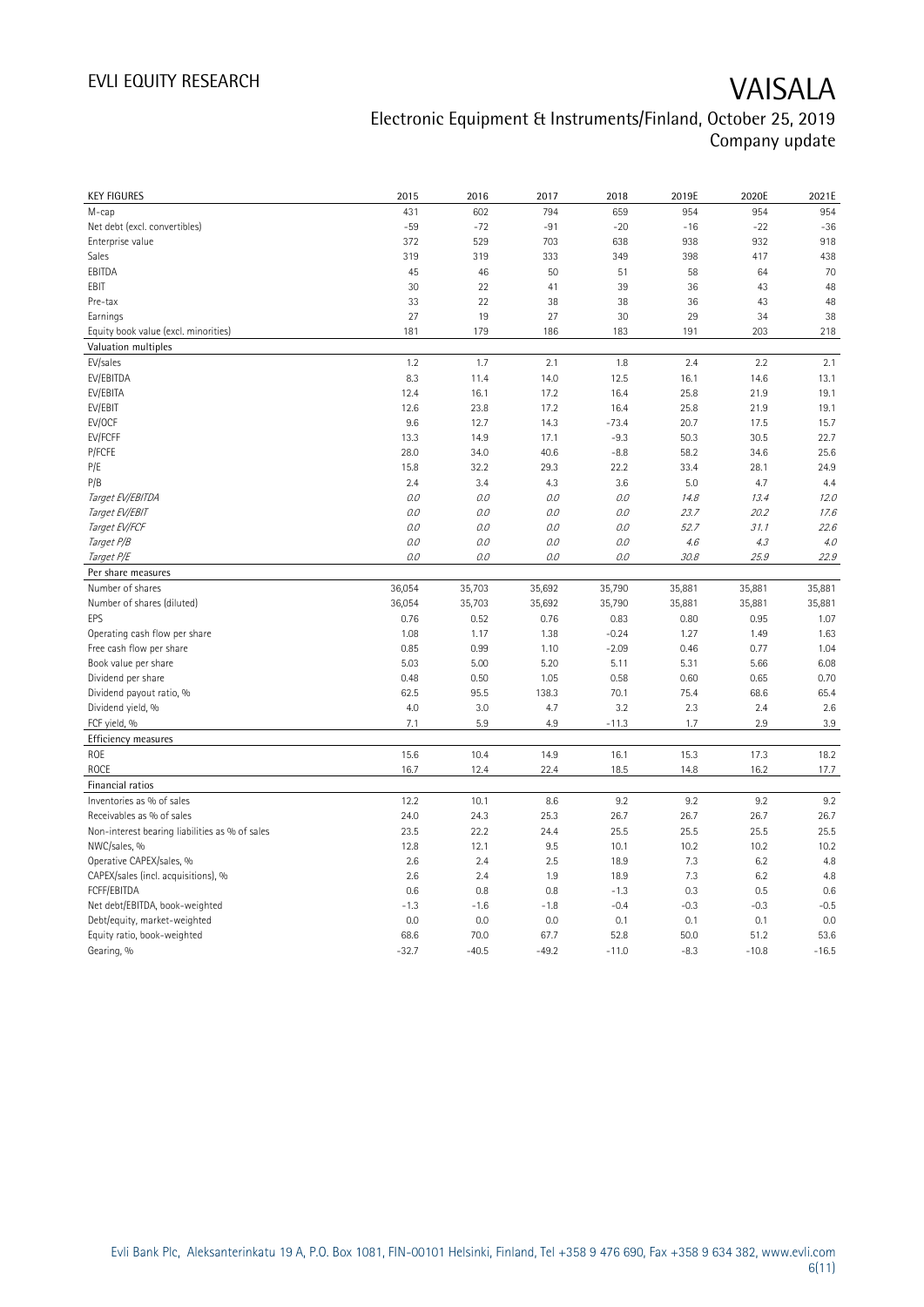COMPANY DESCRIPTION: Vaisala offers a comprehensive range of observation and measurement products and services for environmental and industrial applications. Headquartered in Finland, Vaisala employs approximately 1,600 professionals worldwide and is listed on the Nasdaq Helsinki stock exchange.

### INVESTMENT CASE:

| <b>OWNERSHIP STRUCTURE</b>                              | <b>SHARES</b> | <b>EURm</b> | 0/0   |
|---------------------------------------------------------|---------------|-------------|-------|
| Novametor Oy                                            | 3,774,792     | 100.409     | 10.5% |
| Nordea Bank Ab (publ), Finnish Branch                   | 3,186,914     | 84.772      | 8.9%  |
| Skandinaviska Enskilda Banken Ab (publ) Helsinki Branch | 2,247,215     | 59.776      | 6.3%  |
| Finnish Academy of Science and Letters                  | 2,130,832     | 56.680      | 5.9%  |
| Mandatum Life Insurance Company Ltd.                    | 1,533,300     | 40.786      | 4.3%  |
| Nordea Nordic Small Cap Fund                            | 1,475,832     | 39.257      | 4.1%  |
| Ilmarinen Mutual Pension Insurance Company              | 1,470,628     | 39.119      | 4.1%  |
| Weisell-Säätiö Sr                                       | 1,440,000     | 38.304      | 4.0%  |
| Voipio Mikko                                            | 1,268,312     | 33.737      | 3.5%  |
| Caspers Anja                                            | 969,496       | 25.789      | 2.7%  |
| Ten largest                                             | 19,497,321    | 518.629     | 54%   |
| Residual                                                | 16,383,679    | 435.806     | 46%   |
| Total                                                   | 35,881,000    | 954.435     | 100%  |

EARNINGS CALENDAR

OTHER EVENTS

| COMPANY MISCELLANEOUS |                                       |
|-----------------------|---------------------------------------|
| CEO: Kjell Forsén     | Vanha Nurmijärventie 21, 01670 Vantaa |
| CFO: Kaarina Muurinen | Tel:                                  |
| IR: Paula Liimatta    |                                       |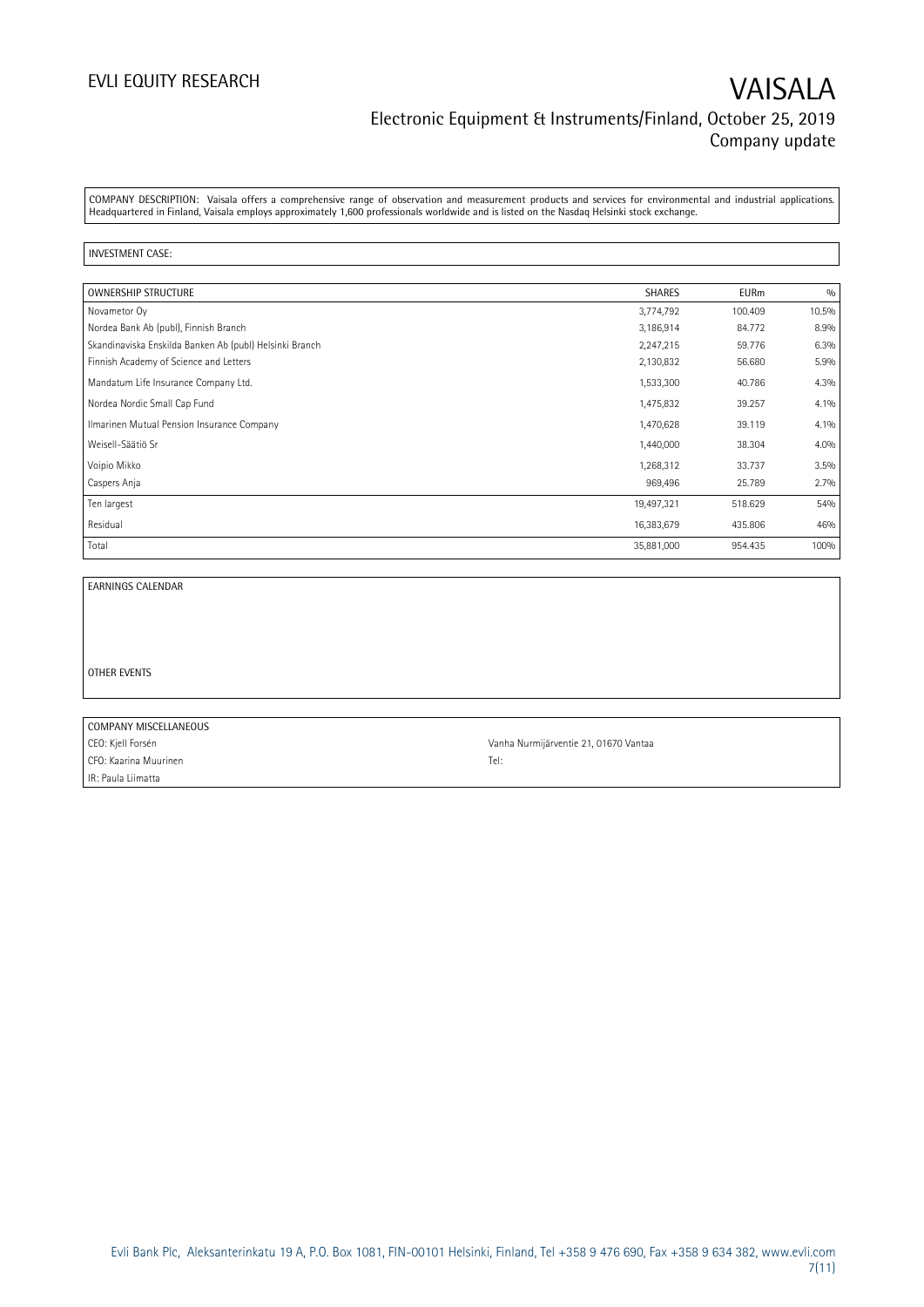DEFINITIONS

| P/E                                                                                                 | EPS                                                                      |  |  |
|-----------------------------------------------------------------------------------------------------|--------------------------------------------------------------------------|--|--|
|                                                                                                     |                                                                          |  |  |
| Price per share                                                                                     | Profit before extraord. items and taxes-income taxes + minority interest |  |  |
| Earnings per share                                                                                  | Number of shares                                                         |  |  |
| P/BV                                                                                                | <b>DPS</b>                                                               |  |  |
|                                                                                                     |                                                                          |  |  |
| Price per share<br>Shareholders' equity + taxed provisions per share                                | Dividend for the financial period per share                              |  |  |
|                                                                                                     |                                                                          |  |  |
| Market cap                                                                                          |                                                                          |  |  |
|                                                                                                     | OCF (Operating cash flow)                                                |  |  |
| Price per share * Number of shares                                                                  | EBITDA - Net financial items - Taxes - Increase in working               |  |  |
|                                                                                                     | capital - Cash NRIs ± Other adjustments                                  |  |  |
|                                                                                                     |                                                                          |  |  |
| EV (Enterprise value)                                                                               | FCF (Free cash flow)                                                     |  |  |
| Market cap + net debt + minority interest at market value -                                         | Operating cash flow - operative CAPEX - acquisitions + divestments       |  |  |
| share of associated companies at market value                                                       |                                                                          |  |  |
|                                                                                                     |                                                                          |  |  |
| EV/Sales                                                                                            | FCF yield, %                                                             |  |  |
|                                                                                                     |                                                                          |  |  |
| Enterprise value<br><b>Sales</b>                                                                    | Free cash flow                                                           |  |  |
|                                                                                                     | Market cap                                                               |  |  |
| EV/EBITDA                                                                                           | Operative CAPEX/sales                                                    |  |  |
|                                                                                                     |                                                                          |  |  |
| Enterprise value<br>Earnings before interest, tax, depreciation and amortization                    | Capital expenditure - divestments - acquisitions<br>Sales                |  |  |
|                                                                                                     |                                                                          |  |  |
| EV/EBIT                                                                                             | Net working capital                                                      |  |  |
|                                                                                                     |                                                                          |  |  |
| Enterprise value<br>Operating profit                                                                | Current assets - current liabilities                                     |  |  |
|                                                                                                     |                                                                          |  |  |
| Net debt                                                                                            | Capital employed/Share                                                   |  |  |
| Interest bearing debt - financial assets                                                            | Total assets - non-interest bearing debt                                 |  |  |
|                                                                                                     | Number of shares                                                         |  |  |
| Total assets                                                                                        | Gearing                                                                  |  |  |
|                                                                                                     |                                                                          |  |  |
| Balance sheet total                                                                                 | Net debt<br>Equity                                                       |  |  |
|                                                                                                     |                                                                          |  |  |
| Div yield, %                                                                                        | Debt/Equity, %                                                           |  |  |
|                                                                                                     |                                                                          |  |  |
| Dividend per share<br>Price per share                                                               | Interest bearing debt                                                    |  |  |
|                                                                                                     | Shareholders' equity + minority interest + taxed provisions              |  |  |
|                                                                                                     |                                                                          |  |  |
| Payout ratio, %                                                                                     | Equity ratio, %                                                          |  |  |
|                                                                                                     |                                                                          |  |  |
| Total dividends<br>Earnings before extraordinary items and taxes - income taxes + minority interest | Shareholders' equity $+$ minority interest $+$ taxed provisions          |  |  |
|                                                                                                     | Total assets - interest-free loans                                       |  |  |
| ROCE, %                                                                                             | CAGR, %                                                                  |  |  |
|                                                                                                     |                                                                          |  |  |
| Profit before extraordinary items + interest expenses+ other financial costs                        |                                                                          |  |  |
| Balance sheet total - non-interest bearing debt (average)                                           | Cumulative annual growth rate = Average growth per year                  |  |  |
|                                                                                                     |                                                                          |  |  |
| ROE, %                                                                                              |                                                                          |  |  |
| Profit before extraordinary items and taxes - income taxes                                          |                                                                          |  |  |
| Shareholder's equity + minority interest + taxed provisions (average)                               |                                                                          |  |  |
|                                                                                                     |                                                                          |  |  |
|                                                                                                     |                                                                          |  |  |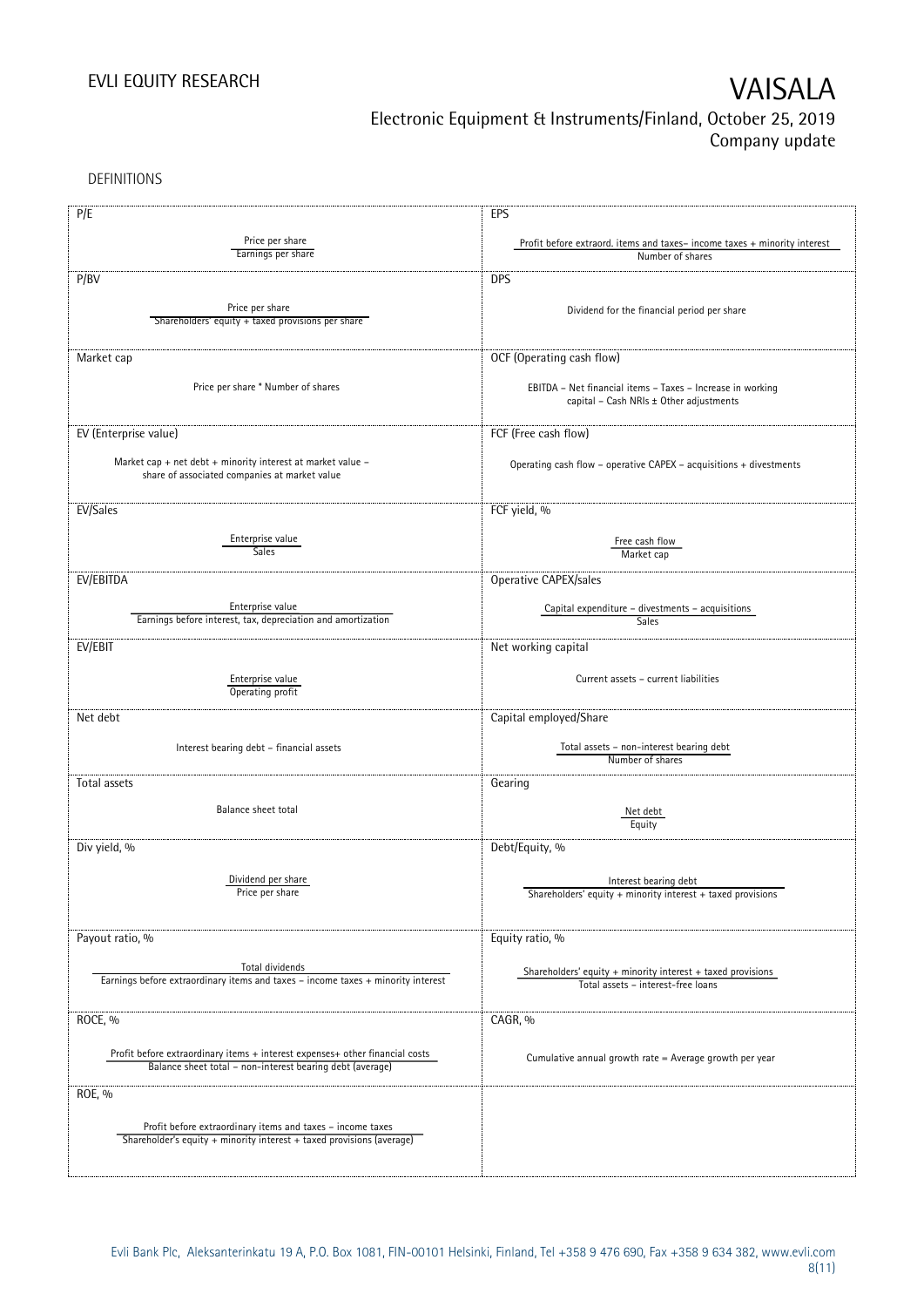### Important Disclosures

Evli Research Partners Plc ("ERP") uses 12-month target prices. Target prices are defined by utilizing analytical techniques based on financial theory including (but not limited to) discounted cash flow analysis and comparative valuation. The selection of valuation methods depends on different circumstances. Target prices may be altered on the basis of new information coming to light in the underlying company or changes in interest rates, changes in foreign exchange rates, other securities prices or market indices or outlook for the aforementioned factors or other factors that may change the conditions of financial markets. Recommendations and changes by analysts are available at [Analysts' recommendations and ratings revisions](https://research.evli.com/JasperAllModels.action?authParam=key;461&authParam=x;G3rNagWrtf7K&authType=3). Investment recommendations are defined as follows: Target price compared to share price Recommendation<br>CELL CALLO 06 < -10 % SELL  $-10 - (+10) \%$  HOL<br>  $> 10 \%$  BUY  $> 10\%$ ERP's investment recommendation of the analyzed company is updated at least 2 timer per year. 60% 53% 50% 39% 40% 30% 20% 8% 10%  $0%$ Hold Sell Buy

The graph above shows the distribution of ERP's recommendations of companies under coverage in 1st of February 2019. If recommendation is not given, it is not mentioned here.

### Name(s) of the analyst(s): Forslund

This research report has been prepared by Evli Research Partners Plc ("ERP" or "Evli Research"). ERP is a subsidiary of Evli Bank Plc. Production of the investment recommendation has been concluded on 25.10.2019, 9:00. This report has been published on 25.10.2019, 9:00.

None of the analysts contributing to this report, persons under their guardianship or corporations under their control have a position in the shares of the company or related securities.

The date and time for any price of financial instruments mentioned in the recommendation refer to the previous trading day's closing price(s) unless otherwise stated in the report.

Each analyst responsible for the content of this report assures that the expressed views accurately reflect the personal views of each analyst on the covered companies and securities. Each analyst assures that (s)he has not been, nor are or will be, receiving direct or indirect compensation related to the specific recommendations or views contained in this report.

Companies in the Evli Group, affiliates or staff of companies in the Evli Group, may perform services for, solicit business from, hold long or short positions in, or otherwise be interested in the investments (including derivatives) of any company mentioned in the publication or report.

Neither ERP nor any company within the Evli Group have managed or co-managed a public offering of the company's securities during the last 12 months prior to, received compensation for investment banking services from the company during the last 12 months prior to the publication of the research report.

ERP has signed an agreement with the issuer of the financial instruments mentioned in the recommendation, which includes production of research reports. This assignment has a limited economic and financial impact on ERP and/or Evli. Under the assignment ERP performs services including, but not limited to, arranging investor meetings or –events, investor relations communication advisory and production of research material.

ERP or another company within the Evli Group does not have an agreement with the company to perform market making or liquidity providing services.

For the prevention and avoidance of conflicts of interests with respect to this report, there is an information barrier (Chinese wall) between Investment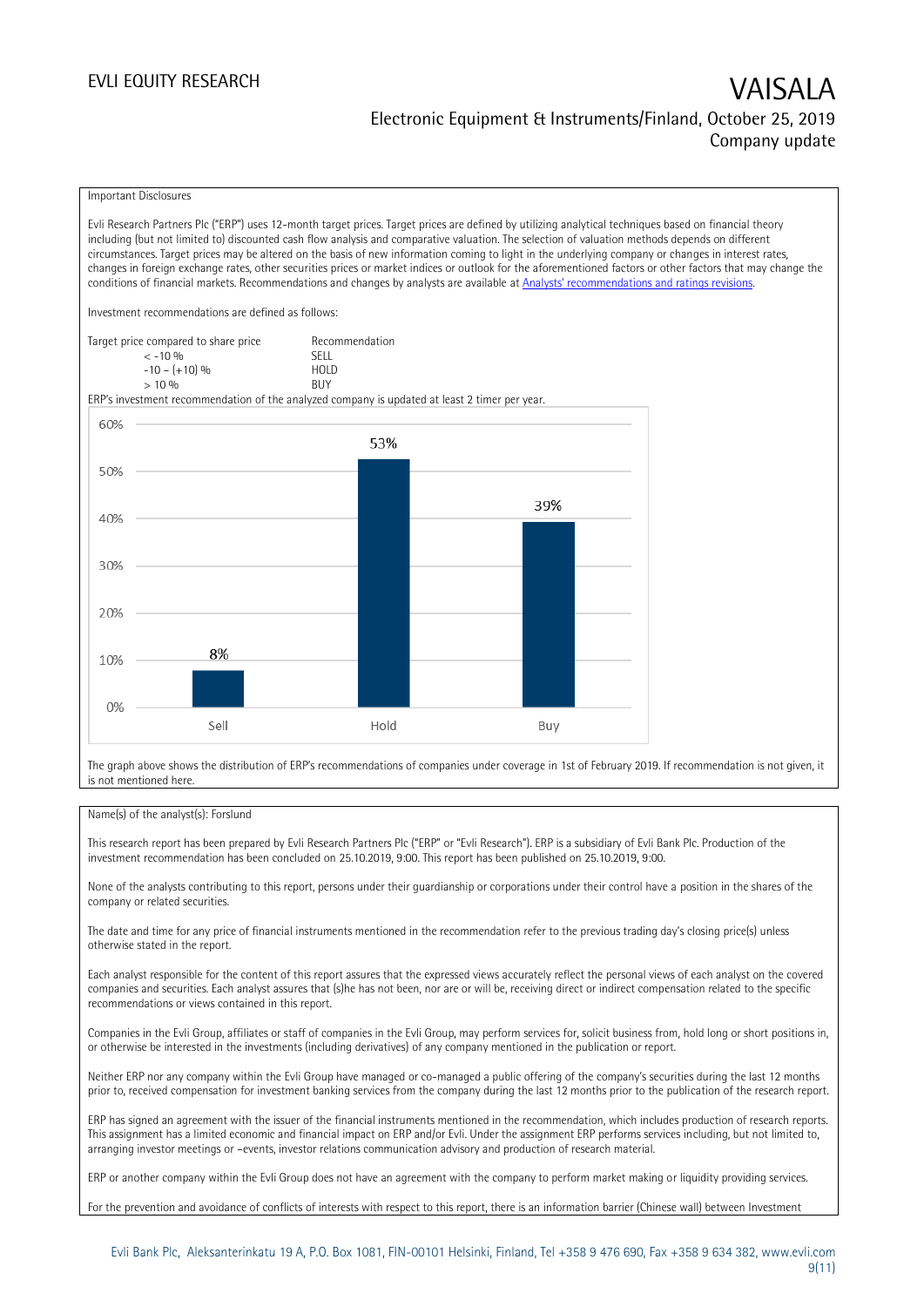Research and Corporate Finance units concerning unpublished investment banking services to the company. The remuneration of the analyst(s) is not tied directly or indirectly to investment banking transactions or other services performed by Evli Bank Plc or any company within Evli Group.

This report has not been disclosed to the company prior to its dissemination.

This report is provided and intended for informational purposes only and may not be used or considered under any circumstances as an offer to sell or buy any securities or as advice to trade any securities.

This report is based on sources ERP considers to be correct and reliable. The sources include information providers Reuters and Bloomberg, stock-exchange releases from the companies and other company news, Statistics Finland and articles in newspapers and magazines. However, ERP does not guarantee the materialization, correctness, accuracy or completeness of the information, opinions, estimates or forecasts expressed or implied in the report. In addition, circumstantial changes may have an influence on opinions and estimates presented in this report. The opinions and estimates presented are valid at the moment of their publication and they can be changed without a separate announcement. Neither ERP nor any company within the Evli Group are responsible for amending, correcting or updating any information, opinions or estimates contained in this report. Neither ERP nor any company within the Evli Group will compensate any direct or consequential loss caused by or derived from the use of the information represented in this publication.

All information published in this report is for the original recipient's private and internal use only. ERP reserves all rights to the report. No part of this publication may be reproduced or transmitted in any form or by any means, electronic, mechanical, photocopying, recording or otherwise, or stored in any retrieval system of any nature, without the written permission of ERP.

This report or its copy may not be published or distributed in Australia, Canada, Hong Kong, Japan, New Zealand, Singapore or South Africa. The publication or distribution of this report in certain other jurisdictions may also be restricted by law. Persons into whose possession this report comes are required to inform themselves about and to observe any such restrictions.

Evli Bank Plc is not registered as a broker-dealer with the U. S. Securities and Exchange Commission ("SEC"), and it and its analysts are not subject to SEC rules on securities analysts' certification as to the currency of their views reflected in the research report. Evli Bank is not a member of the Financial Industry Regulatory Authority ("FINRA"). It and its securities analysts are not subject to FINRA's rules on Communications with the Public and Research Analysts and Research Reports and the attendant requirements for fairness, balance and disclosure of potential conflicts of interest. This research report is only being offered in U.S. by Auerbach Grayson & Company, LLC (Auerbach Grayson) to Major U.S. Institutional Investors and is not available to, and should not be used by, any U.S. person or entity that is not a Major U.S. Institutional Investor. Auerbach Grayson is a broker-dealer registered with the U.S. Securities and Exchange Commission and is a member of the FINRA. U.S. entities seeking more information about any of the issuers or securities discussed in this report should contact Auerbach Grayson. The securities of non-U.S. issuers may not be registered with or subject to SEC reporting and other requirements.

ERP is not a supervised entity but its parent company Evli Bank Plc is supervised by the Finnish Financial Supervision Authority.